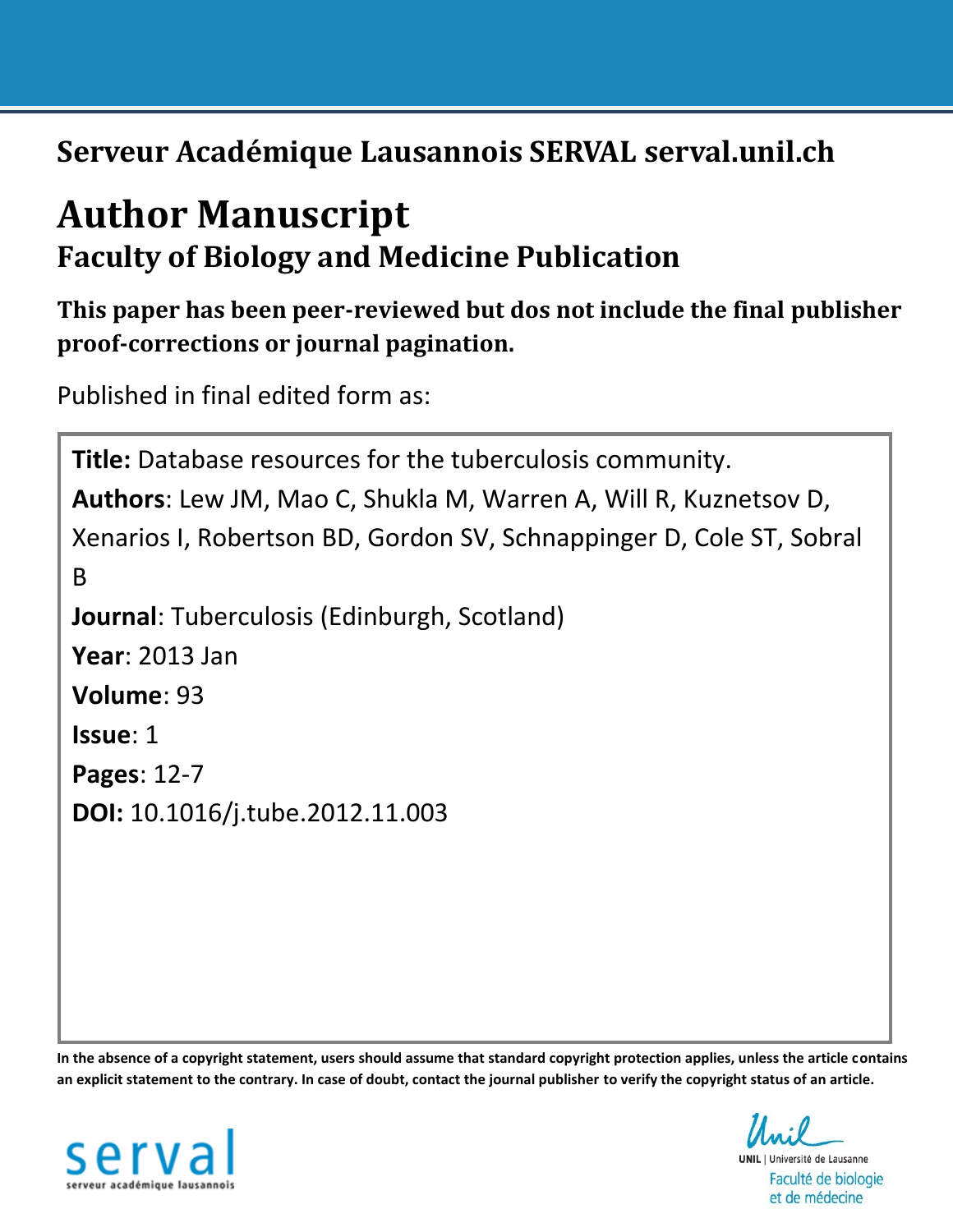

# NIH Public Access

**Author Manuscript**

Tuberculosis (Edinb). Author manuscript; available in PMC 2014 January 17.

Published in final edited form as: Tuberculosis (Edinb). 2013 January ; 93(1): 12–17. doi:10.1016/j.tube.2012.11.003.

# **Database resources for the Tuberculosis community**

**Jocelyne M. Lew**1,2,\* , **Chunhong Mao**3,\* , **Maulik Shukla**3, **Andrew Warren**3, **Rebecca Will**3, **Dmitry Kuznetsov**4, **Ioannis Xenarios**1,4,5, **Brian D. Robertson**6, **Stephen V. Gordon**7, **Dirk Schnappinger**8, **Stewart T. Cole**2,\*, and **Bruno Sobral**3,9,\*

<sup>1</sup>Swiss-Prot Group, SIB Swiss Institute of Bioinformatics, Geneva, Switzerland <sup>2</sup>Global Health Institute, École Polytechnique Fédérale de Lausanne, 1015 Lausanne, Switzerland <sup>3</sup>Virginia Bioinformatics Institute at Virginia Tech, Blacksburg, Virginia 24061, USA <sup>4</sup>Vital-IT Group, SIB Swiss Institute of Bioinformatics, Lausanne, Switzerland <sup>5</sup>University of Lausanne, Center for Integrative Genomics, Lausanne, Switzerland <sup>6</sup>MRC Centre for Molecular Bacteriology and Infection, Imperial College London, Exhibition Road, South Kensington, London, SW7 2AZ, UK <sup>7</sup>UCD Conway Institute of Biomolecular and Biomedical Research, Belfield, Dublin, Ireland <sup>8</sup>Department of Microbiology and Immunology, Weill Cornell Medical College, New York, NY, USA

# **Summary**

Access to online repositories for genomic and associated "-omics" datasets is now an essential part of everyday research activity. It is important therefore that the Tuberculosis community is aware of the databases and tools available to them online, as well as for the database hosts to know what the needs of the research community are. One of the goals of the Tuberculosis Annotation Jamboree, held in Washington DC on March  $7<sup>th</sup>$ –8<sup>th</sup> 2012, was therefore to provide an overview of the current status of three key Tuberculosis resources, TubercuList (tuberculist.epfl.ch), TB Database (www.tbdb.org), and Pathosystems Resource Integration Center (PATRIC, www.patricbrc.org). Here we summarize some key updates and upcoming features in TubercuList, and provide an overview of the PATRIC site and its online tools for pathogen RNA-Seq analysis.

# **1. Introduction**

Bacterial genomes can now be sequenced in a matter of days for a few hundred dollars. Genomic, transcriptomic, and associated data-sets are becoming so large that the extent to which we provide user-friendly access will determine how much the Tuberculosis (TB) research community can learn from them. The TB community therefore needs to take stock of how we are placed to best exploit this data, and how we will deal with issues such as data analysis, curation and dissemination.

<sup>© 2012</sup> Elsevier Ltd. All rights reserved.

To whom correspondence should be addressed: stewart.cole@epfl.ch and sobral@vbi.vt.edu.

equal contributions

 $9c$ urrent address: Nestlé Institute of Health Sciences, campus of École Polytechnique Fédérale de Lausanne, Lausanne 1015, Switzerland

**Competing interest:** None declared.

**Ethical approval:** None declared.

**Publisher's Disclaimer:** This is a PDF file of an unedited manuscript that has been accepted for publication. As a service to our customers we are providing this early version of the manuscript. The manuscript will undergo copyediting, typesetting, and review of the resulting proof before it is published in its final citable form. Please note that during the production process errors may be discovered which could affect the content, and all legal disclaimers that apply to the journal pertain.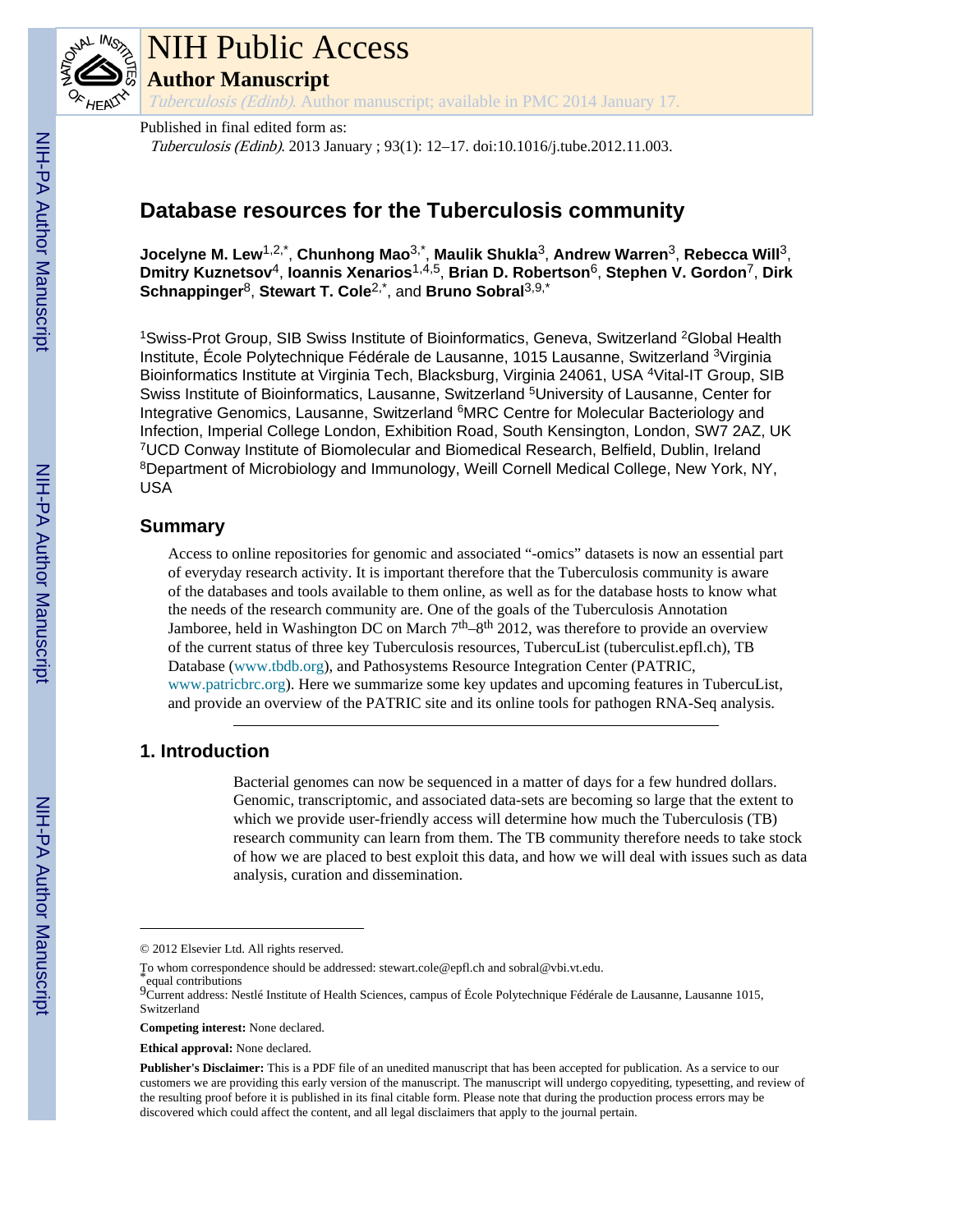Web-accessible databases and analysis tools are an essential part of how we interpret and interact with genome data; as a community we need to be kept up to date with developments in these areas. This was one of the key aims of the TB Annotation Jamboree held in Washington on March  $7<sup>th</sup>$ –8<sup>th</sup> 2012, where a session was devoted to databases and related issues. We focused our discussions on three of the key resources for TB genome data on the web, namely TubercuList (tuberculist.epfl.ch), TB Database (www.tbdb.org), and Pathosystems Resource Integration Center (PATRIC, www.patricbrc.org). The goal of this manuscript is to update and introduce the community to developments in TubercuList and PATRIC, as detailed below. Web-links to the databases and tools mentioned in this article can be found in supplemental table 1.

# **2. TubercuList**

## **2. a. Overview**

TubercuList (tuberculist.epfl.ch) is a relational database for the genome sequence annotation of Mycobacterium tuberculosis H37Rv, the reference strain commonly used in the study of TB. This infectious disease continues to be a serious global health issue, killing 1.4 million people in  $2010<sup>1</sup>$ . The database is a well-established resource, having been maintained since its inception in 1998<sup>2</sup>. It is a gene-centric database, and in its current form provides information on annotated M. tuberculosis H37Rv genes and proteins, including functional annotation, orthologous genes in closely related species, gene ontology terms, structural information, and cross-references to several external resources including the TB Drug Resistance Mutation Database, a comprehensive list of polymorphisms associated with drug resistance<sup>3</sup>, and The TDR Targets Database, designed to facilitate the prioritization of drug targets<sup>4</sup>.

One of the greatest strengths of the TubercuList database lies in the fact that it has been subject to continuous manual annotation since the first release of the genome sequence and annotation<sup>5, 6</sup>. It is updated with experimental evidence from the scientific literature resulting in changes to gene boundaries, addition of new genes both protein- and RNAencoding, improvements in functional annotation, and assignment or modification of gene names. This is enriched with data on the characterization of mutant strains, protein localization determined by proteomics studies, gene essentiality under different growth conditions, gene regulatory information, and operon structure. Citations are also provided for all such manually selected publications from which data has been extracted.

With advances in next-generation sequencing technologies and decreasing costs, the number of genome projects is increasing at a remarkable rate. According to the Genomes OnLine Database, there were 11472 genome sequencing projects as of September 2011, with 2907 complete<sup>7</sup>. Although these numbers are impressive, for the majority of newly sequenced genomes, the annotation will not go beyond computer-generated predictions<sup>8, 9</sup>. Moreover, vast amounts of empirical data are constantly being produced at the bench, particularly from high-throughput and genome-wide studies, and it is critical to extract key findings and apply them to the genome annotation so that it is readily accessible in a useful form for the entire research community. It is through this challenging task of manual annotation from the literature, collecting and organizing data from disparate sources, that we strive to extend the value of TubercuList for TB researchers as a current and reliable resource.

Through a partnership between the École Polytechnique Fédérale de Lausanne (EPFL) and the SIB Swiss Institute of Bioinformatics (SIB), updating of the TubercuList database is now carried out by the SIB who, together with the European Bioinformatics Institute (EBI) and the Protein Information Resource (PIR), form the UniProt consortium and produce the Swiss-Prot section of the UniProt Knowledgebase (UniProtKB/Swiss-Prot). UniProtKB/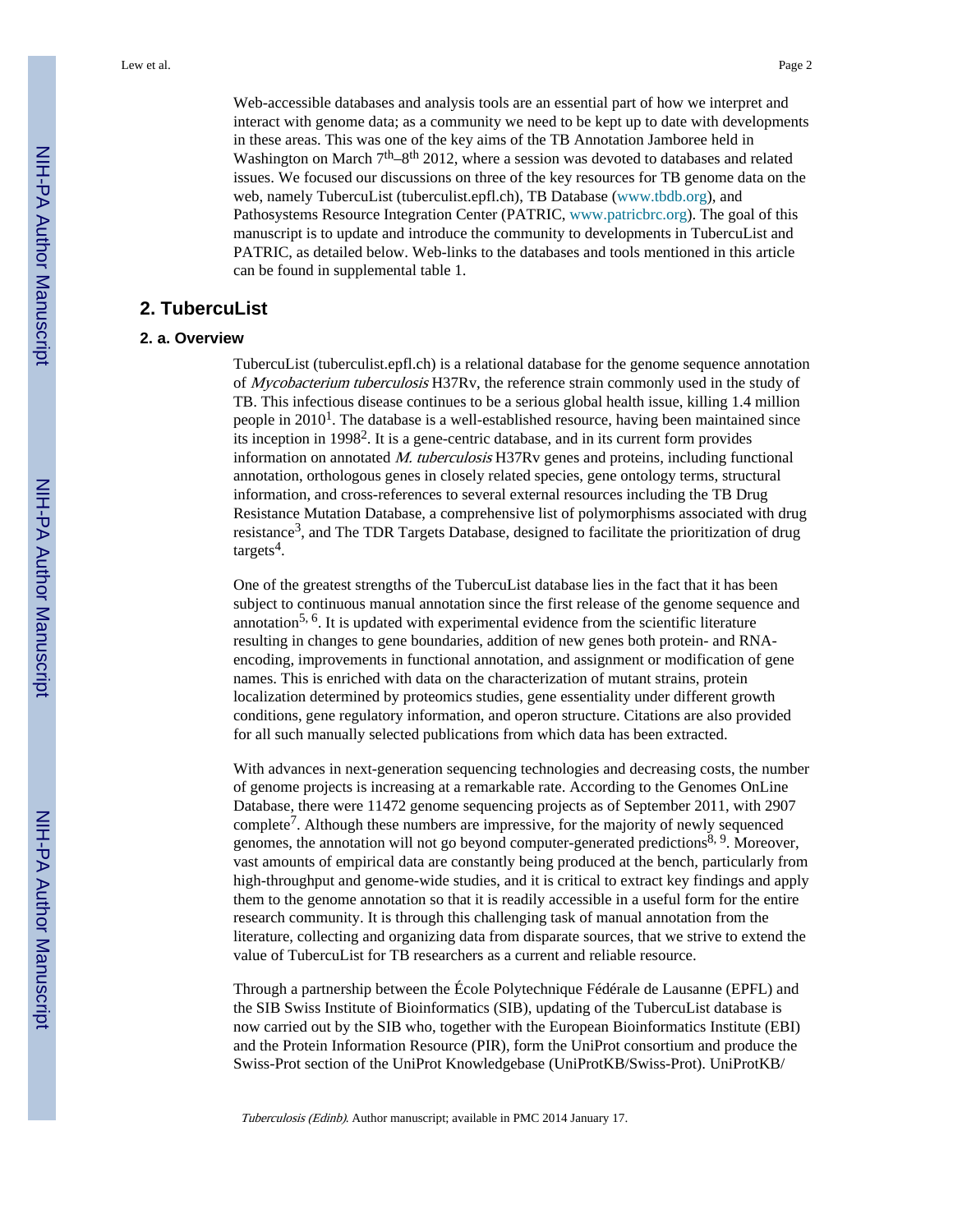Swiss-Prot is an expertly curated database for protein information and M. tuberculosis is one of several model organisms on which the database focuses (www.uniprot.org)<sup>10</sup>. Annotation carried out by curators for UniProtKB/Swiss-Prot and for TubercuList is exchanged thereby maximizing the results of manual annotation efforts made by both groups.

As improvements, modifications, and the incorporation of new data to the M. tuberculosis H37Rv genome annotation are continually being made in TubercuList, we describe in the following sections some of the recent changes that have been made and the updates that will appear in the next release of the database (R26).

#### **2. b. Updates to TubercuList annotation, Release 25**

The TubercuList database is updated approximately every four months with information from the literature as well as with new or updated cross-references to external databases. The number of genes annotated in the current release of the database, version R25 completed in April 2012, has not changed significantly, now at 4095, and the coordinates of only four coding sequences (CDS) have been altered. New genes added since version R20 from June 2010<sup>6</sup> include four CDS, one of which is a replacement for  $rv0061$ , now annotated in the opposite orientation as  $rv0061c$  as indicated by RNA-Seq data<sup>11, 12</sup> (Uplekar *et al.*, in preparation). Continuing with the trend reported previously<sup>6</sup>, new CDS added to the annotation are typically small, being less than or close to 100 amino acids. Also added are two non-coding RNAs, regulatory molecules that are a topic of increasing interest<sup>13, 14</sup>. There are now a total of 23 such small RNA genes annotated in TubercuList.

Advances in mass spectrometry-based proteomic methods are providing the ability to identify wider ranges of proteins, reliably and accurately<sup>15–17</sup>. In TubercuList, 2828 proteins are annotated as having been identified in a proteomics study, 1114 more than in the R20 version of the database. This validates 70% of protein-coding features annotated in the genome, although a recent study, whose results await addition to the database, reports a higher  $\sim80\%$  coverage of the predicted genes<sup>18</sup>. Of the 2828 proteins, 23% are categorized as 8-Unknown or 10-Conserved hypothetical proteins, verifying that these predicted CDS are actual proteins produced by the bacterium.

The current distribution of all *M. tuberculosis* H37Rv genes across eleven functional categories is shown in Table 1. The function of one quarter (1048) of annotated CDS remains unknown, although this number is steadily being reduced as more proteins are characterized. Changes have been made to the functional category of 55 CDS (See Table 1) and approximately half of these changes move CDS from 10-Conserved hypothetical proteins to involvement in 1-Lipid metabolism. In addition to this functional annotation, 85 gene names have been added or modified, and more than half of these concern toxinantitoxin genes, mainly for vapBC gene pairs.

Structural biology plays an important role in understanding the mechanisms of protein function as well as in predicting functions for unknown proteins, and can also make a significant contribution to drug development<sup>19</sup>. TubercuList now links to 1019 structures in the Protein Data Bank (www.pdb.org), representing 365 unique proteins. This is a significant achievement in the field of TB research. However, as the protein structures of most of the CDS annotated in the genome remain unknown, protein structure prediction methods are a necessary tool to be used where experimental structure determination has not vet succeeded<sup>20</sup> (see Mao et al., this issue).

In this period, we have also added information on gene regulation involving eight regulatory proteins<sup>21–29</sup>; 544 genes now have annotation on regulation. This includes data on predicted and confirmed regulons, identification of DNA-binding motifs as well as demonstration of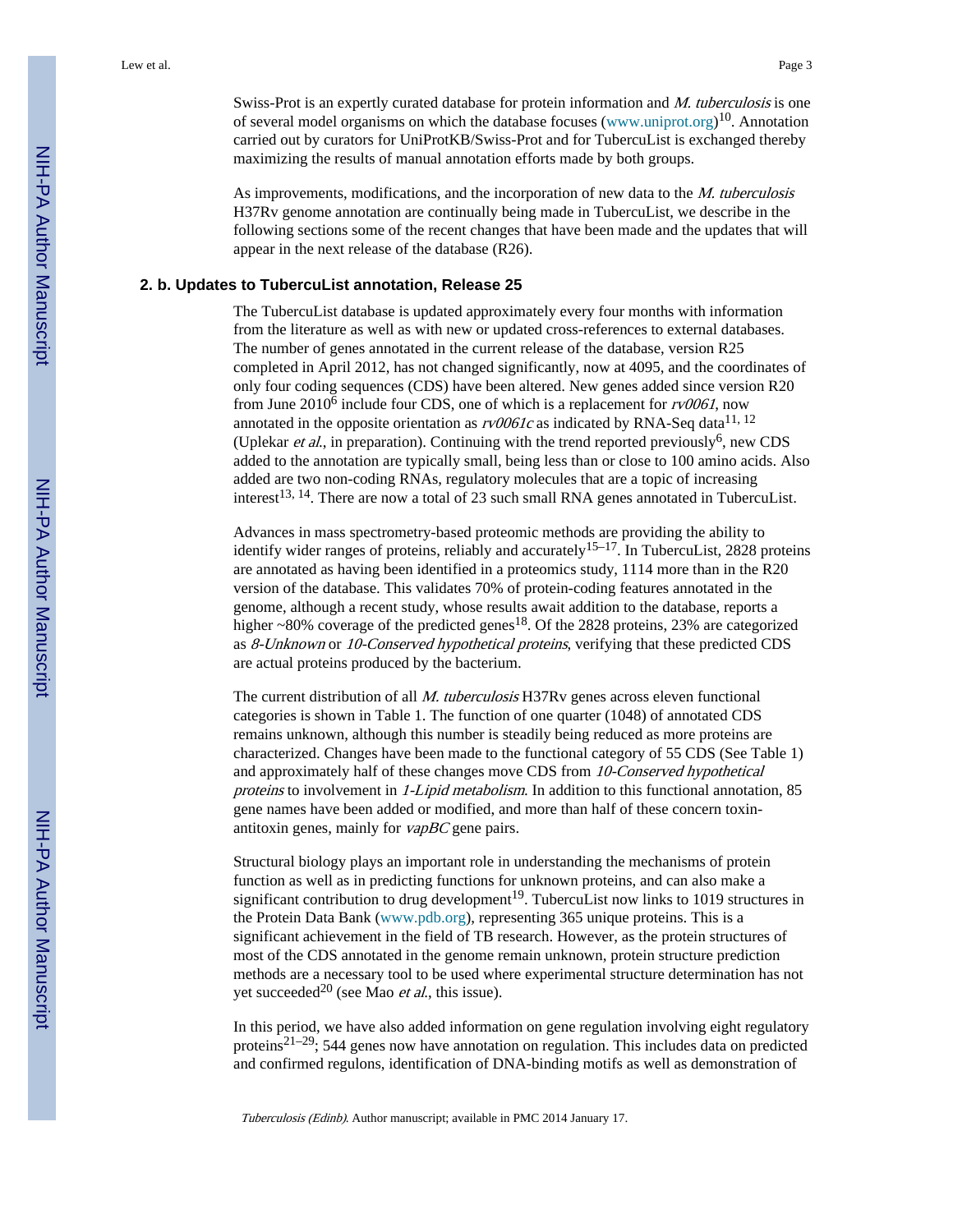TubercuList contains references to 1285 publications. In the last five updates of the database, 181 publications served as sources for the annotation changes described above and were selected through searches in PubMed (www.ncbi.nlm.nih.gov/pubmed) or were indicated by communication with the scientific community (*email:* tuberculist@epfl.ch).

overexpression of the regulatory protein. Experimental evidence of operon structure has also

#### **2. c. Upcoming changes to TubercuList annotation (R26)**

been added for 38 genes.

At the time of writing, we are in the process of preparing the next release of the TubercuList database. For the next version of the annotation, eleven new protein-coding genes have been added. All are proteins of unknown function with the exception of one which is a possible PemK-like mRNA interferase. Many of these are already included in the annotation of the CDC1551 strain of *M. tuberculosis*, however there is now experimental data indicating their presence in the H37Rv strain. Their transcription is supported by RNA-Seq gene expression data and peptides from these proteins have been identified in large-scale proteomics studies<sup>18, 30</sup> (Uplekar *et al.*, in preparation). Note that novel genes indicated by large-scale studies have been considered only when more than one source of evidence is available. Seven non-coding regulatory RNAs will also be added to the annotation<sup>31, 32</sup> (Uplekar et al., in preparation). Currently, these non-coding RNAs are named in the way referred to in the publications reporting their discovery, however, the naming convention described by Lamichhane and colleagues in this issue, an outcome of the TB Annotation Jamboree, will be incorporated into the database when available. Likewise, new functional annotation that resulted from the jamboree will soon be included in TubercuList where appropriate.

Beyond contributing to the annotation of new genes, described above, proteomics data is a powerful tool that can be used to validate and correct existing annotation. For example rv0157A will no longer be described as a pseudogene since peptides from its protein product have been identified in cellular fractions of M. tuberculosis  $H37Rv^{30}$ . In addition, expression of rv0157A has been measured by RNA-Seq (Uplekar et al., in preparation). There are also studies reporting hundreds of confirmed protein translation start sites, as well as the correction of gene coordinates for a small subset of these proteins<sup>18, 30</sup> (Uplekar et al., in preparation). These changes are still to be addressed and incorporated into the TubercuList annotation. Furthermore, proteomic studies have already been used in identifying sites of post-translational modifications of mycobacterial proteins, and continued refinement and development of proteomic methodologies are expected to lead to greater use of proteomics in addressing increasingly complex issues, such as the molecular mechanisms of specific steps of the host infection process<sup>15, 16, 33, 34</sup>. It is evident that proteomic data will continue to have an important role in improving the *M. tuberculosis* genome annotation and this will be both completed and complemented by RNA-Seq analysis.

As mentioned above, approximately 25% of *M. tuberculosis* H37Rv CDS in TubercuList encode proteins of unknown function. As such, since experimental data for such proteins are lacking, predictions based on in-depth bioinformatic and computational analyses may be of immense value with regards to hypothesis generation and testing. In an effort to address this, the upcoming annotation will include the results of functional predictions for 652 such proteins, based on functional interaction networks<sup>35</sup>. From this analysis, 47 6-PE/PPE and 605 10-Conserved hypothetical proteins can be re-classified into a more informative functional category. Nearly half of these are predicted to be involved in 7-Intermediary metabolism and respiration, while another quarter may be involved in 3-Cell wall and cell processes.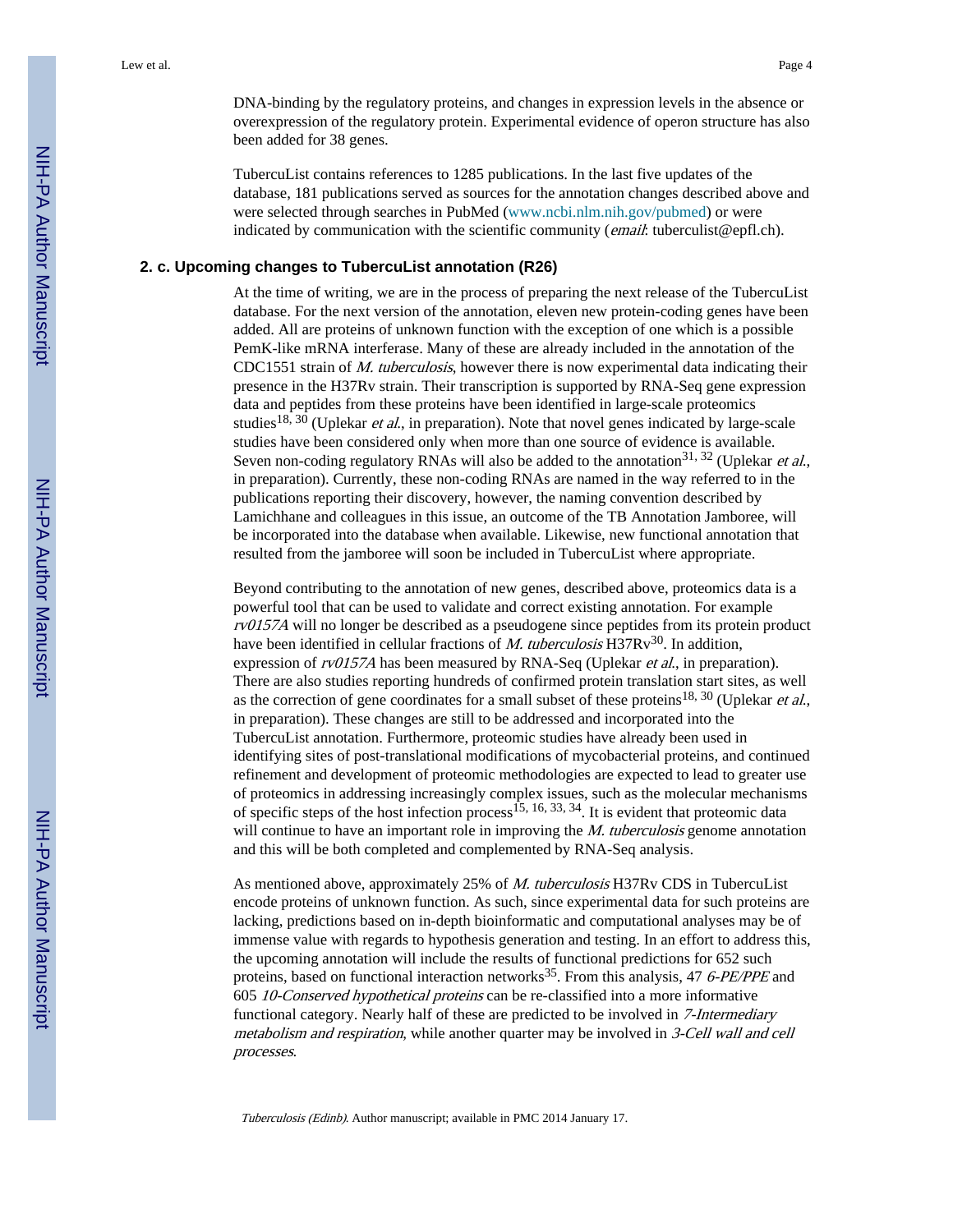As many advances have been made in DNA sequencing technologies, and as more M. tuberculosis genomes have been sequenced, errors in the H37Rv reference genome sequence have been detected<sup>36, 37</sup> (Uplekar *et al.*, in preparation). Thus far, thirty-three single nucleotide substitutions have been made to the genome sequence for database version R26, affecting the amino acid sequence for fourteen CDS. Only those changes common to the different datasets have been considered. These sequence corrections, in addition to the annotation in TubercuList, are in the process of being submitted to EMBL-EBI (www.ebi.ac.uk) as an update to the  $M$ . tuberculosis H37Rv genome sequence entry (AL123456).

# **3. Pathogen Portal and PATRIC**

#### **3. a. Introduction**

The Pathosystems Resource Integration Center (PATRIC, www.patricbrc.org)<sup>38</sup> is a webbased information system designed to support basic and applied biomedical research on bacterial infectious diseases. It integrates genome-scale data, metadata, and analysis tools for all bacterial pathogens and all bacteria. Together with the  $V_{\text{ITUS}}$  Pathogen Resource (ViPR, www.viprbrc.org), the Eukaryotic Pathogen Database Resources (EuPathDB, www.eupathdb.org), VectorBase (www.vectorbase.org for invertebrate vectors of human pathogens), and the Influenza Research Database (IRD, www.fludb.org), it represents the five Bioinformatics Resource Centers (BRCs) funded by the National Institute of Allergy and Infectious Diseases (NIAID). All five BRCs are connected by a common informatics coordination center, the Pathogen Portal (www.pathogenportal.org), which provides tools that can be utilized by all BRCs (for example RNA-Seq analyses) and consolidates information across the individual BRCs and other NIAID-funded "big data" resource centers.

PATRIC focuses on NIAID Category A–C bacterial pathogens, which include Mycobacterium tuberculosis, but provides data, tools and analysis services for all publicly available bacterial genomes. As of October 2012, PATRIC has released the genomic data for total of 6642 bacterial genomes including 175 mycobacterial genomes (Table 2). To enable comprehensive comparative analyses, genome annotation in PATRIC is performed in a standardized manner using the RAST (Rapid Annotation using Subsystem Technology) system39. PATRIC also provides a free end-user genome annotation service through RAST to allow users to annotate their own genomes (www.patricbrc.org/portal/portal/patric/ RAST). In addition to the RAST annotations, PATRIC includes other reference annotations (e.g., the annotation and nomenclature introduced by Cole *et al.* for  $M$ . tuberculosis  $H37Rv<sup>2</sup>$ ) and an Identifier (ID) Mapping tool, which allows users to quickly map between PATRIC annotation identifiers and identifiers used by various resources, such as PDB, RefSeq, etc. PATRIC also supports comparative analysis across multiple genomes using protein families and metabolic pathways. Furthermore, PATRIC's Disease View integrates infectious disease, host, pathogen and disease outbreak data, which enables infectious disease-centric access and analysis of host-pathogen interactions<sup>40</sup> (enews.patricbrc.org/ faqs/virulence-and-disease-faqs). Users of PATRIC can register and create their own useraccounts in PATRIC to save, manage and analyze the data groups gathered from the PATRIC site to their PATRIC personal workspace (enews.patricbrc.org/faqs/workspacefaqs). Specific workflows supporting various types of analyses have also been recently released in PATRIC and enable finding genomic islands, identifying proteins from outbreak strains, and comparing diverse biochemical pathways, for example. Increasing functionality and improved workflows are being developed through the private, personal PATRIC workspace, to support infectious disease researchers in the process of uploading their own data for analysis with collaborators, generating results and figures for publications, presentations and grant applications, and, ultimately, releasing the results to the broader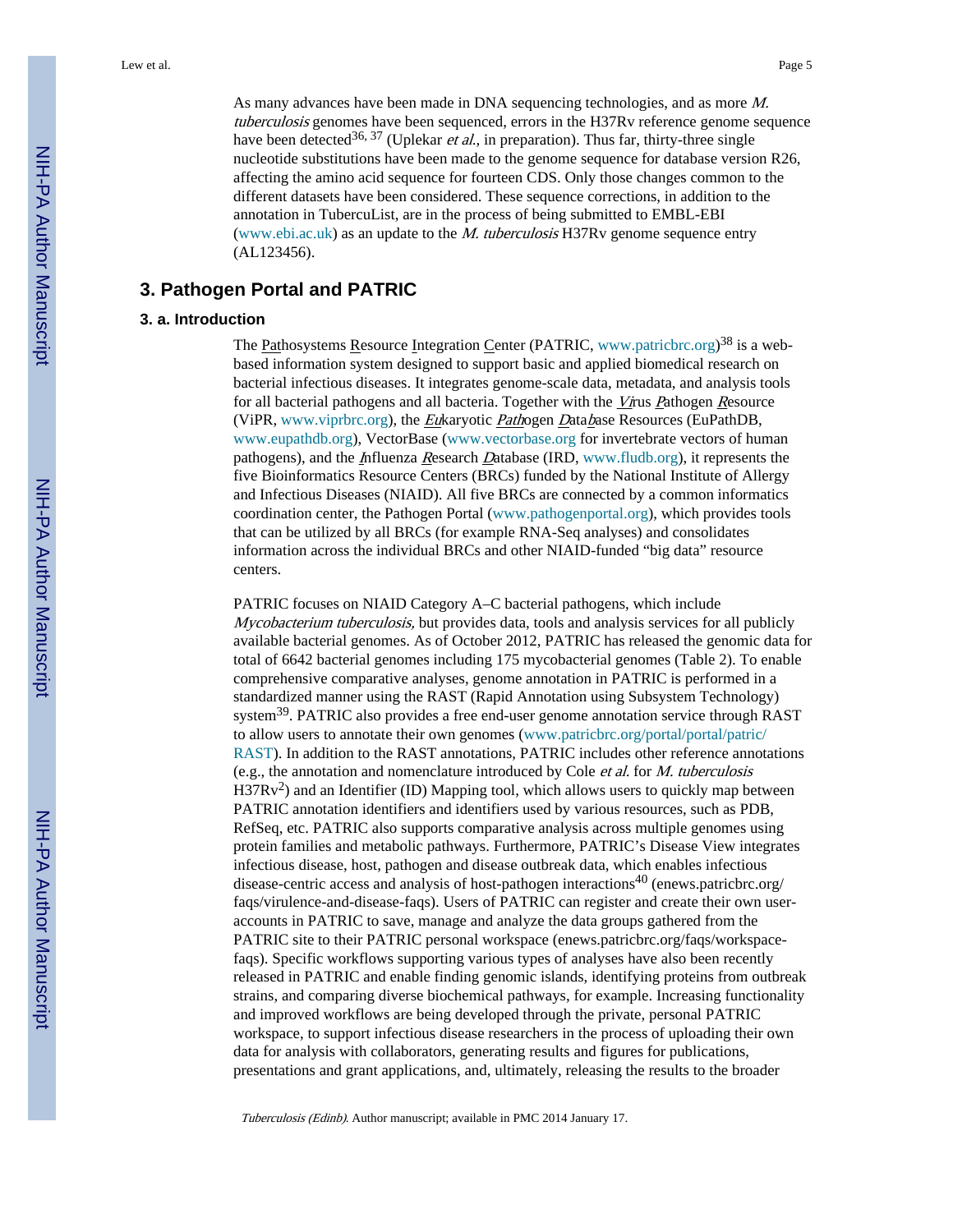scientific community. A detailed description of PATRIC has recently been published  $38, 40$ . Here, we provide an update on the specific data, tools and services that PATRIC provides for the analysis of bacterial gene expression, which have been released after the Gillespie et al. (2011) publication.

#### **3. b. RNA-Seq analysis pipeline at Pathogen Portal**

Pathogen Portal (www.pathogenportal.org) is focused scientifically on enabling comparative analysis of host response to pathogens, while using its infrastructure to provide common services across BRCs when appropriate. For example, the Pathogen Portal provides an RNA-Seq pipeline for processing and analyzing high throughput sequencing data to characterize the transcriptome of all BRC pathogens and their key hosts. As the Pathogen Portal is part of the BRC program, it can be used to analyze transcriptome data for the thousands of genomes stored at PATRIC, VectorBase, and EuPathDB. The pipeline is built on Galaxy, an open source bioinformatics workflow system infrastructure<sup>41</sup>. The Galaxy system has been modified by the Pathogen Portal team to help simplify the process of RNA-Seq analysis for routine use by informatics-naïve, biologically focused users and provide a guided experience to quality control of read data, read mapping, assembling transcripts, estimating gene expression values, and doing differential expression analysis (Figure 1). As of October 2012, the Portal's RNA-Seq pipeline had 175 Mycobacterial genomes, of which 74 were M. tuberculosis. Genomes for use as references by the RNA-Seq pipeline are frequently updated as new sequences are published at PATRIC, VectorBase, or EuPathDB. Researchers can upload read data into their own private project space at the Pathogen Portal and use the system to contrast expression profiles for various states of Mycobacterium spp. The resulting data can also be used to discover new genes and alternative start transcription sites, for example. The pipeline records provenance information, including the tools and parameters used to process the data, supports batch analysis for multiple samples, and provides secure results sharing and publishing. The RNA-Seq Pipeline is available at rnaseq.pathogenportal.org and is free to use.

#### **3. c. Expression data at PATRIC**

PATRIC provides a suite of integrated methods and tools to explore, visualize, analyze, and compare a large number of published gene expression data-sets available at PATRIC as well as upload and analyze their own unpublished gene expression data-sets, including RNA-Seq data. PATRIC has incorporated a large number of published gene expression data-sets related to bacterial pathogens from NCBI's GEO database (www.ncbi.nlm.nih.gov/geo). Once a data-set is retrieved from GEO, it is curated by carefully reviewing and curating published experimental design and protocol. Organism and gene identifiers described in the expression array platform are mapped to corresponding genomes and genes in PATRIC. Data from replicates are merged, normalized and log-transformed using a manual curation process for quality control. Experimental procedures and sample metadata are also curated to accurately and consistently capture information such as sample strain, genetic modification, experimental condition, treatment, and time-point. Then, the expression data are combined with the other genomic data in PATRIC to provide integrated data analysis capabilities. As of October 2012, PATRIC has incorporated Mycobacterium-related gene expression data from 45 published data-sets, which correspond to 549 curated comparisons.

PATRIC also allows researchers to upload unpublished gene expression data into their free private workspace to explore them with various analysis and visualization tools (further described below) and to compare them with the public data-sets at PATRIC. Pre-processed gene expression data generated by using either microarray or high-throughput sequencing technologies can be uploaded to PATRIC as excel or tab-delimited files in the form of a gene list or a gene matrix. An additional file containing sample metadata is also provided to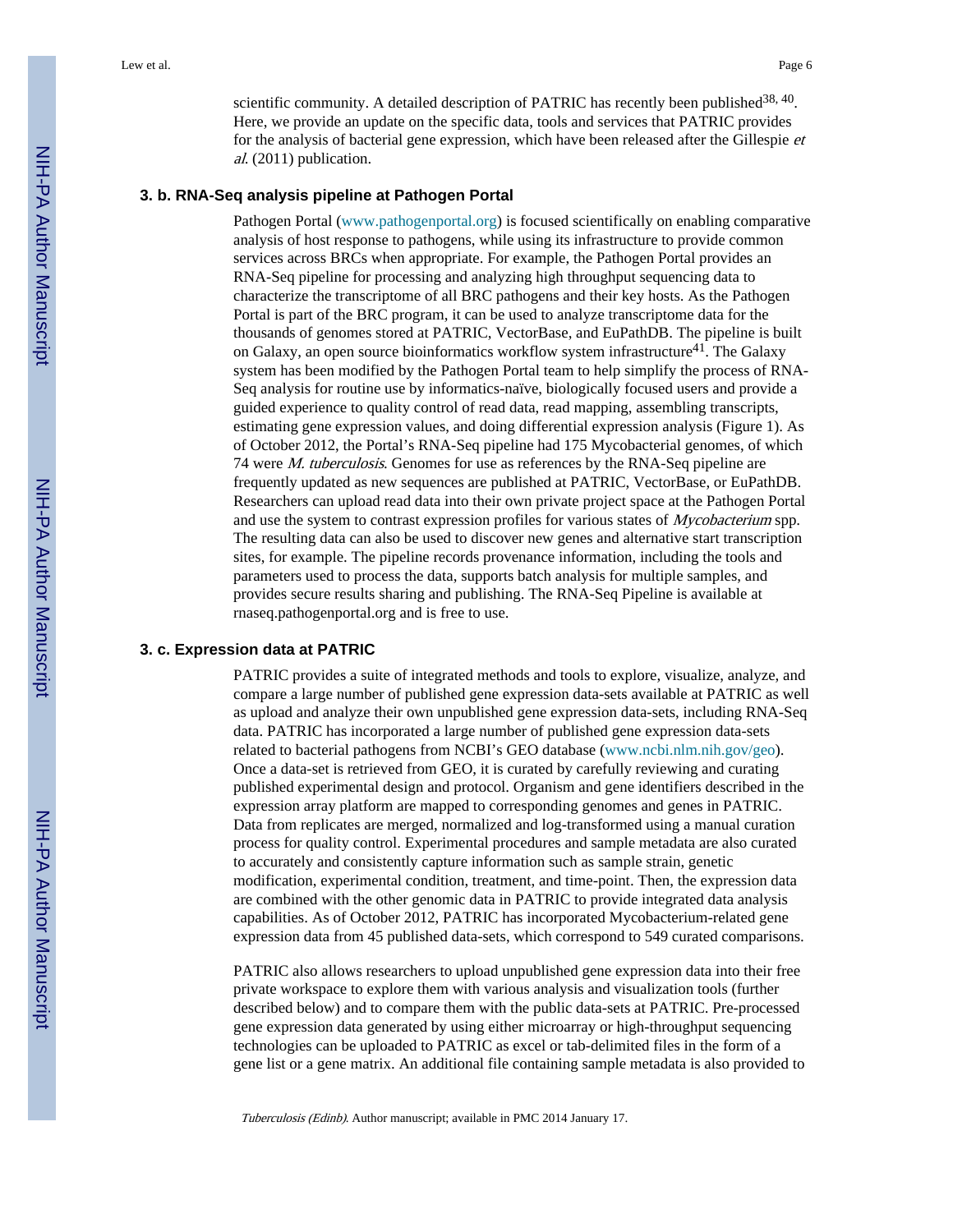aid in the data analysis. These file formats are further described at enews.patricbrc.org/faqs/ transcriptomics-data-faqs/. Transcriptomics data generated using high-throughput sequencing technologies can first be processed using the RNA-Seq analysis pipeline available at Pathogen Portal and then be imported to the PATRIC workspace for further analysis (Figure 1). Some of the expression data-related tools and functionality available on the PATRIC website are described below.

**3. c.1 Experiment and sample list—**For any taxonomy level or genome, all publicly available data-sets are displayed as experiment and sample lists. Metadata-based searching and progressive filtering allows researchers to quickly find data-sets of interest. For each of the samples, numbers of differentially expressed genes identified to be significant (|log ratio

1 or  $|Z\text{-score}|$  2) are summarized and linked to the corresponding gene list. Multiple data-sets can be selected for further analysis across multiple experiments and/or can be saved as a group for repeated or future use.

**3. c.2 Gene list based on expression data—**PATRIC researchers can create a gene list based on the expression data-sets of their interest, which displays all the genes reported in the selected data-sets, their functions, and summarizes their expression levels. Gene lists can be dynamically filtered to find the most differentially expressed genes by applying different log ratio and/or Z-score thresholds. Lists can also be filtered by gene names or functions to analyze expression of any genes of interest. Researchers also can find genes that are up- or down-regulated in only a subset of samples of interest. Once a subset of genes of interest are found, they can be downloaded, along with their annotations and expression values, as a tab-delimited or Excel file or they can be saved as a group for further analysis. The pathway summary tool (enews.patricbrc.org/faqs/transcriptomics-data-faqs) allows researchers to quickly find top metabolic pathways corresponding to their genes of interest and visualize them in  $KEGG^{42}$  (Kyoto Encyclopedia of Genes and Genomes) maps along with all other genes annotated in a pathway.

**3. c.3 Heatmap visualization and clustering—**Complementary to the gene list is the 2-D visualization or "heatmap tool" that shows expression levels of all the genes in a gene list across all selected samples. Genes displayed in the heatmap can be filtered and researchers can switch between the gene list and the heatmap view at any point. Genes in the heatmap can be sorted based on their genomic locations to visually detect genomic regions that are similarly or differently expressed across multiple samples. Genes and samples can also be sorted by applying hierarchical clustering, which allows researchers to quickly identify group of genes that are similarly expressed across multiple samples. Any area of the heatmap can be selected to download corresponding expression data or to save the genes as a group.

**3. c.4 Sample metadata analysis—**For a given gene, top samples in which the gene expression passes the specified threshold are listed along with their metadata, such as sample strain, genetic modification, and experimental conditions. A visual summary of the metadata allows researchers to find top experimental conditions and gene manipulations that a gene responds to and confirm or infer potential function of the gene.

**3. c.5 Genes with correlated expression—**For a gene of interest, lists of genes with the most highly correlated expression profiles (positively or negatively) across all publicly available data-sets are displayed along with their function. This allows researchers to identify potentially co-regulated genes or genes that perform similar functions and, often, generate hypothesis about potential function of a hypothetical gene.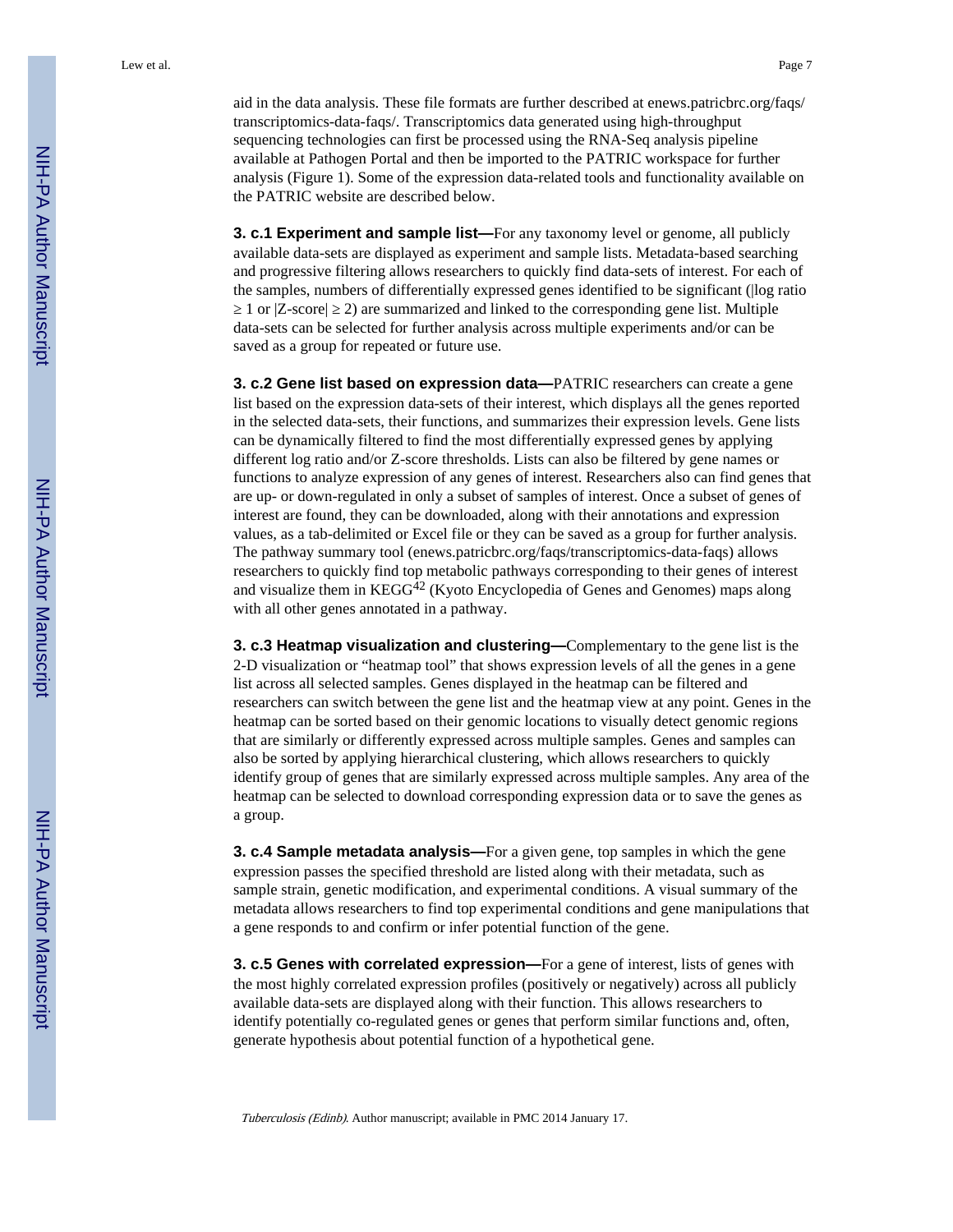# **4. Conclusions**

Access to high quality genome annotation and analysis tools is essential for a modern research community, and we are well served in this regard by the TubercuList and PATRIC resources outlined above. Just some of the information and tools that are available in TubercuList and PATRIC have been presented here, highlighting the increasing sophistication of resources that are available to users. To further tailor these resources to the needs of the community we look forward to getting feedback for TubercuList (email: tuberculist@epfl.ch) and PATRIC (email: patric@vbi.vt.edu).

# **Supplementary Material**

Refer to Web version on PubMed Central for supplementary material.

### **Acknowledgments**

**Funding:** TubercuList received funding from the Swiss-South Africa Joint Research Programme of the University of Basel (contract no. JRP09), and the TB Drug Accelerator program, part of the Bill and Melinda Gates Foundation (grant no. 42917\_BMGF). The UniProt and Vital-IT activities at SIB are supported by the Swiss Confederation through the Secrétariat à l'Education et la Recherche (SER). UniProt activity is also supported through the National Institutes of Health (grant 1 U41 HG006104-02). PATRIC/Pathogen Portal has been funded in whole or in part with Federal funds from the National Institute of Allergy and Infectious Diseases, National Institutes of Health, Department of Health and Human Services, under Contract No. HHSN272200900040C, awarded to BWS Sobral.

# **References**

- 1. WHO. Tuberculosis Fact Sheet No 104. 2012.
- 2. Cole ST, Brosch R, Parkhill J, Garnier T, Churcher C, Harris D, Gordon SV, Eiglmeier K, Gas S, Barry CE 3rd, Tekaia F, Badcock K, Basham D, Brown D, Chillingworth T, Connor R, Davies R, Devlin K, Feltwell T, Gentles S, Hamlin N, Holroyd S, Hornsby T, Jagels K, Krogh A, McLean J, Moule S, Murphy L, Oliver K, Osborne J, Quail MA, Rajandream MA, Rogers J, Rutter S, Seeger K, Skelton J, Squares R, Squares S, Sulston JE, Taylor K, Whitehead S, Barrell BG. Deciphering the biology of *Mycobacterium tuberculosis* from the complete genome sequence. Nature. 1998; 393:537–544.10.1038/31159 [PubMed: 9634230]
- 3. Sandgren A, Strong M, Muthukrishnan P, Weiner BK, Church GM, Murray MB. Tuberculosis drug resistance mutation database. PLoS Medicine. 2009; 6:e2.10.1371/journal.pmed.1000002 [PubMed: 19209951]
- 4. Magarinos MP, Carmona SJ, Crowther GJ, Ralph SA, Roos DS, Shanmugam D, Van Voorhis WC, Aguero F. TDR Targets: a chemogenomics resource for neglected diseases. Nucl Acid Res. 2012; 40:D1118–1127.10.1093/nar/gkr1053
- 5. Camus JC, Pryor MJ, Medigue C, Cole ST. Re-annotation of the genome sequence of Mycobacterium tuberculosis H37Rv. Microbiology. 2002; 148:2967–2973. [PubMed: 12368430]
- 6. Lew JM, Kapopoulou A, Jones LM, Cole ST. TubercuList--10 years after. Tuberculosis. 2011; 91:1–7.10.1016/j.tube.2010.09.008 [PubMed: 20980199]
- 7. Pagani I, Liolios K, Jansson J, Chen IM, Smirnova T, Nosrat B, Markowitz VM, Kyrpides NC. The Genomes OnLine Database (GOLD) v.4: status of genomic and metagenomic projects and their associated metadata. Nucl Acid Res. 2012; 40:D571–579.10.1093/nar/gkr1100
- 8. Madupu R, Brinkac LM, Harrow J, Wilming LG, Bohme U, Lamesch P, Hannick LI. Meeting report: a workshop on Best Practices in Genome Annotation. Database. 2010:baq001.10.1093/ database/baq001 [PubMed: 20428316]
- 9. Medigue C, Moszer I. Annotation, comparison and databases for hundreds of bacterial genomes. Res Microbiol. 2007; 158:724–736.10.1016/j.resmic.2007.09.009 [PubMed: 18031997]
- 10. Consortium U. Reorganizing the protein space at the Universal Protein Resource (UniProt). Nucl Acid Res. 2012; 40:D71–75.10.1093/nar/gkr981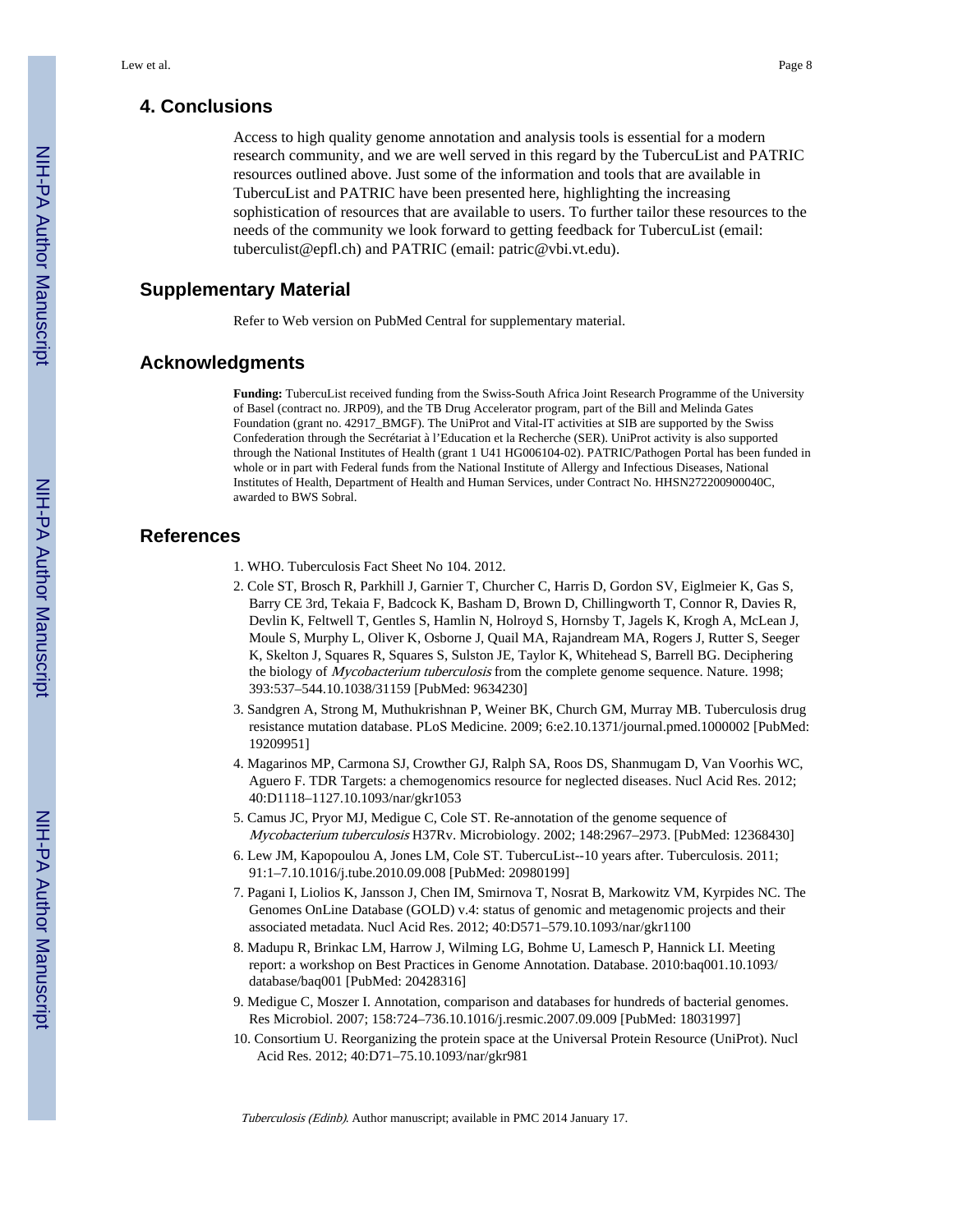Lew et al. Page 9

- 11. Abramovitch RB, Rohde KH, Hsu FF, Russell DG. aprABC: a Mycobacterium tuberculosis complex-specific locus that modulates pH-driven adaptation to the macrophage phagosome. Mol Microbiol. 2011; 80:678–694.10.1111/j.1365-2958.2011.07601.x [PubMed: 21401735]
- 12. Haft DH. Bioinformatic evidence for a widely distributed, ribosomally produced electron carrier precursor, its maturation proteins, and its nicotinoprotein redox partners. BMC Genom. 2011; 12:21.10.1186/1471-2164-12-21
- 13. Arnvig K, Young D. Non-coding RNA and its potential role in Mycobacterium tuberculosis pathogenesis. RNA Biol. 2012; 9
- 14. DiChiara JM, Contreras-Martinez LM, Livny J, Smith D, McDonough KA, Belfort M. Multiple small RNAs identified in *Mycobacterium bovis* BCG are also expressed in *Mycobacterium* tuberculosis and Mycobacterium smegmatis. Nucl Acid Res. 2010; 38:4067–4078.10.1093/nar/ gkq101
- 15. de Souza GA, Wiker HG. A proteomic view of mycobacteria. Proteomics. 2011; 11:3118– 3127.10.1002/pmic.201100043 [PubMed: 21726049]
- 16. Mehaffy MC, Kruh-Garcia NA, Dobos KM. Prospective on Mycobacterium tuberculosis proteomics. J Prot Res. 2012; 11:17–25.10.1021/pr2008658
- 17. Renuse S, Chaerkady R, Pandey A. Proteogenomics. Proteomics. 2011; 11:620–630.10.1002/pmic. 201000615 [PubMed: 21246734]
- 18. Kelkar DS, Kumar D, Kumar P, Balakrishnan L, Muthusamy B, Yadav AK, Shrivastava P, Marimuthu A, Anand S, Sundaram H, Kingsbury R, Harsha HC, Nair B, Prasad TS, Chauhan DS, Katoch K, Katoch VM, Chaerkady R, Ramachandran S, Dash D, Pandey A. Proteogenomic analysis of *Mycobacterium tuberculosis* by high resolution mass spectrometry. Molec Cell Prot. 2011; 10:M111 011627.10.1074/mcp.M111.011445
- 19. Ehebauer MT, Wilmanns M. The progress made in determining the *Mycobacterium tuberculosis* structural proteome. Proteomics. 2011; 11:3128–3133.10.1002/pmic.201000787 [PubMed: 21674801]
- 20. Daga PR, Patel RY, Doerksen RJ. Template-based protein modeling: recent methodological advances. Curr Top Med Chem. 2010; 10:84–94. [PubMed: 19929829]
- 21. Agarwal N, Raghunand TR, Bishai WR. Regulation of the expression of whiB1 in Mycobacterium tuberculosis: role of cAMP receptor protein. Microbiology. 2006; 152:2749–2756.10.1099/mic. 0.28924-0 [PubMed: 16946269]
- 22. Bai G, Gazdik MA, Schaak DD, McDonough KA. The Mycobacterium bovis BCG cyclic AMP receptor-like protein is a functional DNA binding protein in vitro and in vivo, but its activity differs from that of its M. tuberculosis ortholog, Rv3676. Infect Immun. 2007; 75:5509-5517.10.1128/IAI.00658-07 [PubMed: 17785469]
- 23. Mendoza Lopez P, Golby P, Wooff E, Nunez Garcia J, Garcia Pelayo MC, Conlon K, Gema Camacho A, Hewinson RG, Polaina J, Suarez Garcia A, Gordon SV. Characterization of the transcriptional regulator Rv3124 of *Mycobacterium tuberculosis* identifies it as a positive regulator of molybdopterin biosynthesis and defines the functional consequences of a non-synonymous SNP in the Mycobacterium bovis BCG orthologue. Microbiology. 2010; 156:2112–2123.10.1099/mic. 0.037200-0 [PubMed: 20378651]
- 24. Pang X, Vu P, Byrd TF, Ghanny S, Soteropoulos P, Mukamolova GV, Wu S, Samten B, Howard ST. Evidence for complex interactions of stress-associated regulons in an mprAB deletion mutant of Mycobacterium tuberculosis. Microbiology. 2007; 153:1229–1242.10.1099/mic.0.29281-0 [PubMed: 17379732]
- 25. Rodrigue S, Brodeur J, Jacques PE, Gervais AL, Brzezinski R, Gaudreau L. Identification of mycobacterial sigma factor binding sites by chromatin immunoprecipitation assays. J Bacteriol. 2007; 189:1505–1513.10.1128/JB.01371-06 [PubMed: 17158685]
- 26. Veyrier F, Said-Salim B, Behr MA. Evolution of the mycobacterial SigK regulon. J Bacteriol. 2008; 190:1891–1899.10.1128/JB.01452-07 [PubMed: 18203833]
- 27. de la Paz Santangelo M, Klepp L, Nunez-Garcia J, Blanco FC, Soria M, Garcia-Pelayo MC, Bianco MV, Cataldi AA, Golby P, Jackson M, Gordon SV, Bigi F. Mce3R, a TetR-type transcriptional repressor, controls the expression of a regulon involved in lipid metabolism in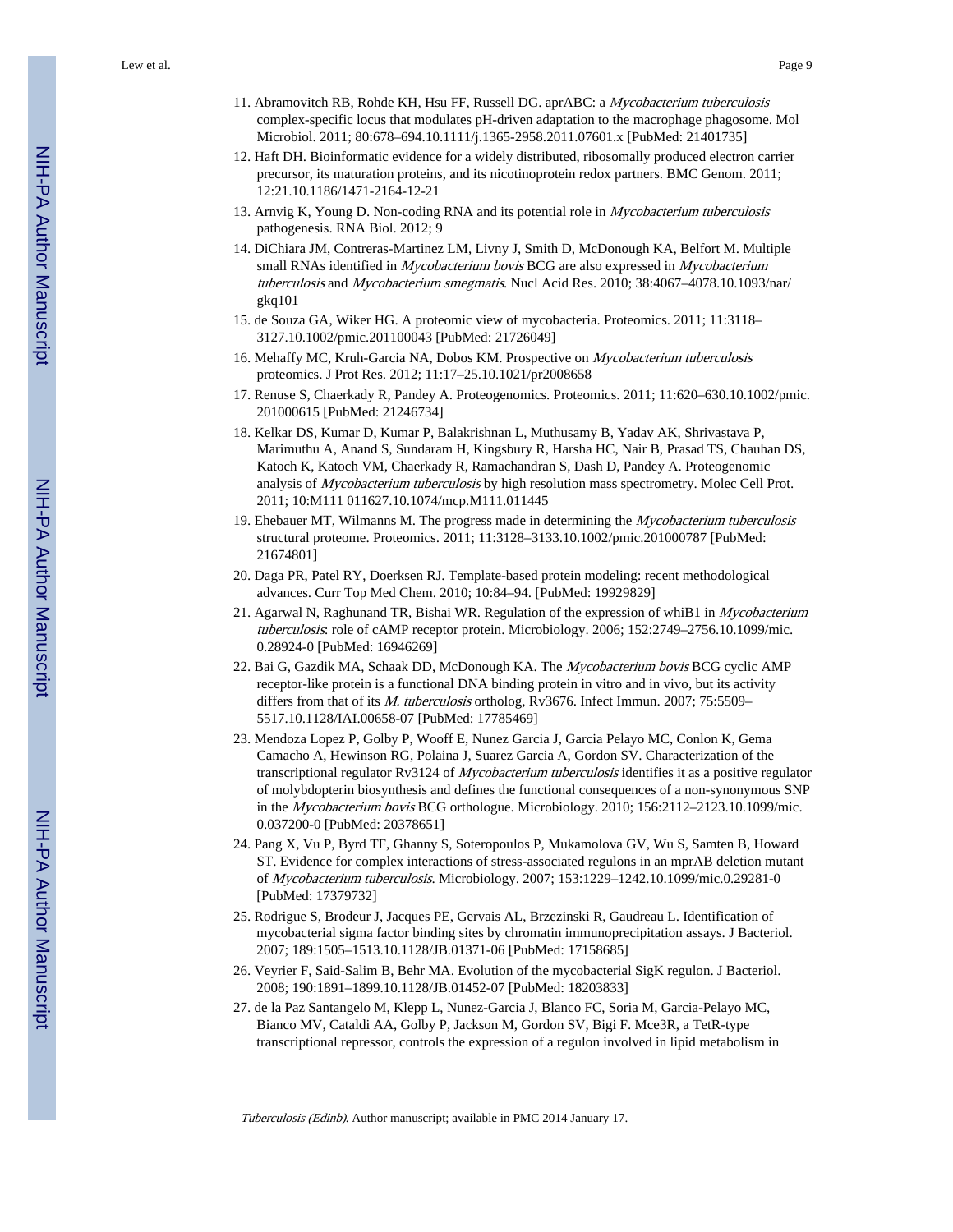Mycobacterium tuberculosis. Microbiology. 2009; 155:2245–2255.10.1099/mic.0.027086-0 [PubMed: 19389781]

- 28. Fontan PA, Aris V, Alvarez ME, Ghanny S, Cheng J, Soteropoulos P, Trevani A, Pine R, Smith I. Mycobacterium tuberculosis sigma factor E regulon modulates the host inflammatory response. J Infect Dis. 2008; 198:877–885.10.1086/591098 [PubMed: 18657035]
- 29. Golby P, Nunez J, Cockle PJ, Ewer K, Logan K, Hogarth P, Vordermeier HM, Hinds J, Hewinson RG, Gordon SV. Characterization of two in vivo-expressed methyltransferases of the Mycobacterium tuberculosis complex: antigenicity and genetic regulation. Microbiology. 2008; 154:1059–1067.10.1099/mic.0.2007/014548-0 [PubMed: 18375799]
- 30. de Souza GA, Arntzen MO, Fortuin S, Schurch AC, Malen H, McEvoy CR, van Soolingen D, Thiede B, Warren RM, Wiker HG. Proteogenomic analysis of polymorphisms and gene annotation divergences in prokaryotes using a clustered mass spectrometry-friendly database. Molec Cell Prot. 2011; 10:M110 002527.10.1074/mcp.M110.002527
- 31. Arnvig KB, Comas I, Thomson NR, Houghton J, Boshoff HI, Croucher NJ, Rose G, Perkins TT, Parkhill J, Dougan G, Young DB. Sequence-based analysis uncovers an abundance of non-coding RNA in the total transcriptome of Mycobacterium tuberculosis. PLoS Pathog. 2011; 7:e1002342.10.1371/journal.ppat.1002342 [PubMed: 22072964]
- 32. Pelly S, Bishai WR, Lamichhane G. A screen for non-coding RNA in Mycobacterium tuberculosis reveals a cAMP-responsive RNA that is expressed during infection. Gene. 2012; 500:85– 92.10.1016/j.gene.2012.03.044 [PubMed: 22446041]
- 33. Poulsen C, Akhter Y, Jeon AH, Schmitt-Ulms G, Meyer HE, Stefanski A, Stuhler K, Wilmanns M, Song YH. Proteome-wide identification of mycobacterial pupylation targets. Molec Sys Biol. 2010; 6:386.10.1038/msb.2010.39
- 34. Prisic S, Dankwa S, Schwartz D, Chou MF, Locasale JW, Kang CM, Bemis G, Church GM, Steen H, Husson RN. Extensive phosphorylation with overlapping specificity by *Mycobacterium* tuberculosis serine/threonine protein kinases. Proc Natl Acad Sci USA. 2010; 107:7521– 7526.10.1073/pnas.0913482107 [PubMed: 20368441]
- 35. Mazandu GK, Mulder NJ. Function Prediction and Analysis of Mycobacterium tuberculosis Hypothetical Proteins. Int J Molec Sci. 2012; 13:7283–7302.10.3390/ijms13067283 [PubMed: 22837694]
- 36. Niemann S, Koser CU, Gagneux S, Plinke C, Homolka S, Bignell H, Carter RJ, Cheetham RK, Cox A, Gormley NA, Kokko-Gonzales P, Murray LJ, Rigatti R, Smith VP, Arends FP, Cox HS, Smith G, Archer JA. Genomic diversity among drug sensitive and multidrug resistant isolates of Mycobacterium tuberculosis with identical DNA fingerprints. PLoS One. 2009; 4:e7407.10.1371/ journal.pone.0007407 [PubMed: 19823582]
- 37. Ioerger TR, Feng Y, Ganesula K, Chen X, Dobos KM, Fortune S, Jacobs WR Jr, Mizrahi V, Parish T, Rubin E, Sassetti C, Sacchettini JC. Variation among genome sequences of H37Rv strains of Mycobacterium tuberculosis from multiple laboratories. J Bacteriol. 2010; 192:3645– 3653.10.1128/JB.00166-10 [PubMed: 20472797]
- 38. Gillespie JJ, Wattam AR, Cammer SA, Gabbard JL, Shukla MP, Dalay O, Driscoll T, Hix D, Mane SP, Mao C, Nordberg EK, Scott M, Schulman JR, Snyder EE, Sullivan DE, Wang C, Warren A, Williams KP, Xue T, Yoo HS, Zhang C, Zhang Y, Will R, Kenyon RW, Sobral BW. PATRIC: the comprehensive bacterial bioinformatics resource with a focus on human pathogenic species. Infect Immun. 2011; 79:4286–4298.10.1128/IAI.00207-11 [PubMed: 21896772]
- 39. Aziz RK, Bartels D, Best AA, DeJongh M, Disz T, Edwards RA, Formsma K, Gerdes S, Glass EM, Kubal M, Meyer F, Olsen GJ, Olson R, Osterman AL, Overbeek RA, McNeil LK, Paarmann D, Paczian T, Parrello B, Pusch GD, Reich C, Stevens R, Vassieva O, Vonstein V, Wilke A, Zagnitko O. The RAST Server: rapid annotations using subsystems technology. BMC Genomics. 2008; 9:75.10.1186/1471-2164-9-75 [PubMed: 18261238]
- 40. Driscoll T, Gabbard JL, Mao C, Dalay O, Shukla M, Freifeld CC, Hoen AG, Brownstein JS, Sobral BW. Integration and visualization of host-pathogen data related to infectious diseases. Bioinformatics. 2011; 27:2279–2287.10.1093/bioinformatics/btr391 [PubMed: 21712250]
- 41. Goecks J, Nekrutenko A, Taylor J. Galaxy: a comprehensive approach for supporting accessible, reproducible, and transparent computational research in the life sciences. Genome Biol. 2010; 11:R86.10.1186/gb-2010-11-8-r86 [PubMed: 20738864]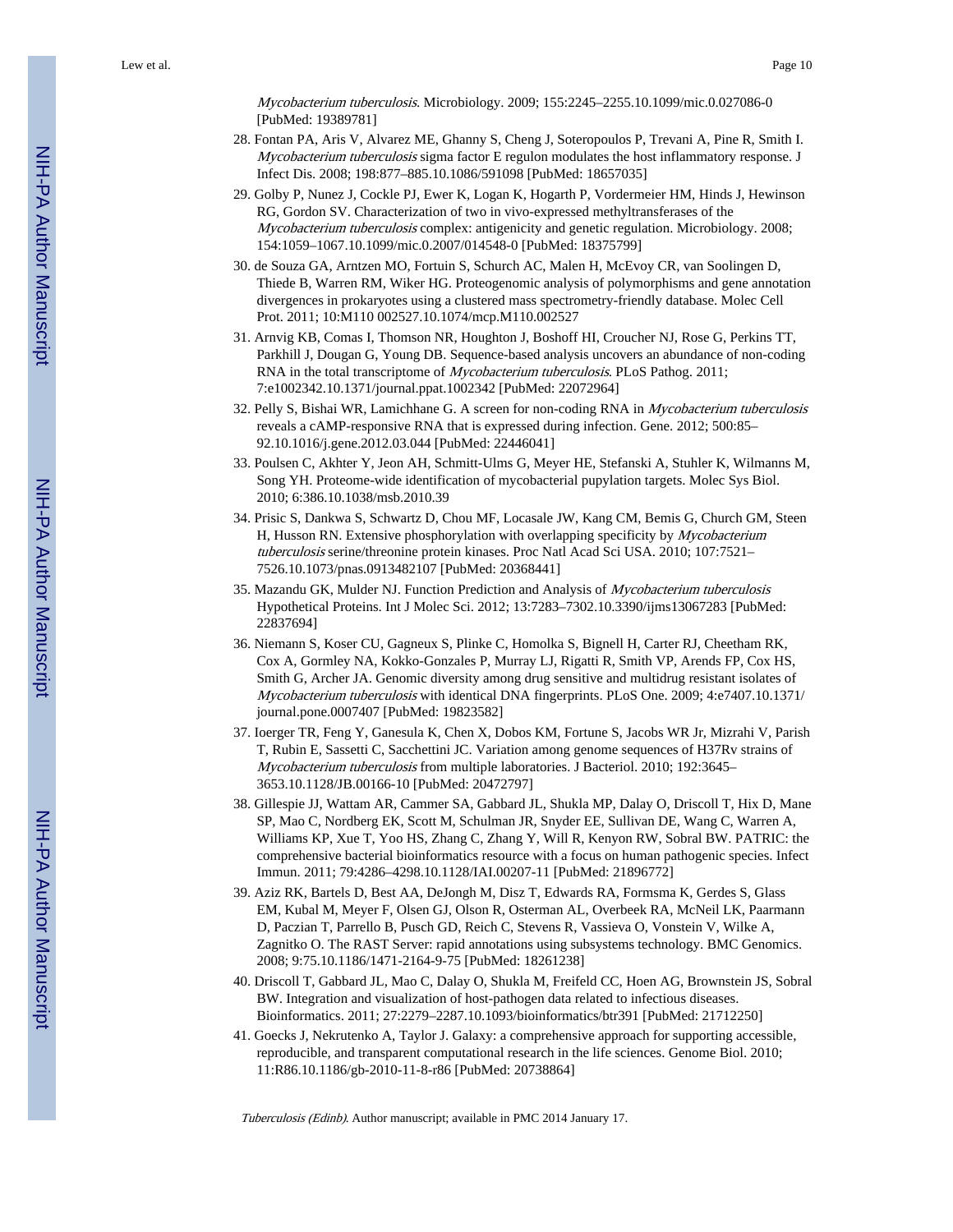42. Kanehisa M, Goto S. KEGG: kyoto encyclopedia of genes and genomes. Nuc Acid Res. 2000; 28:27–30.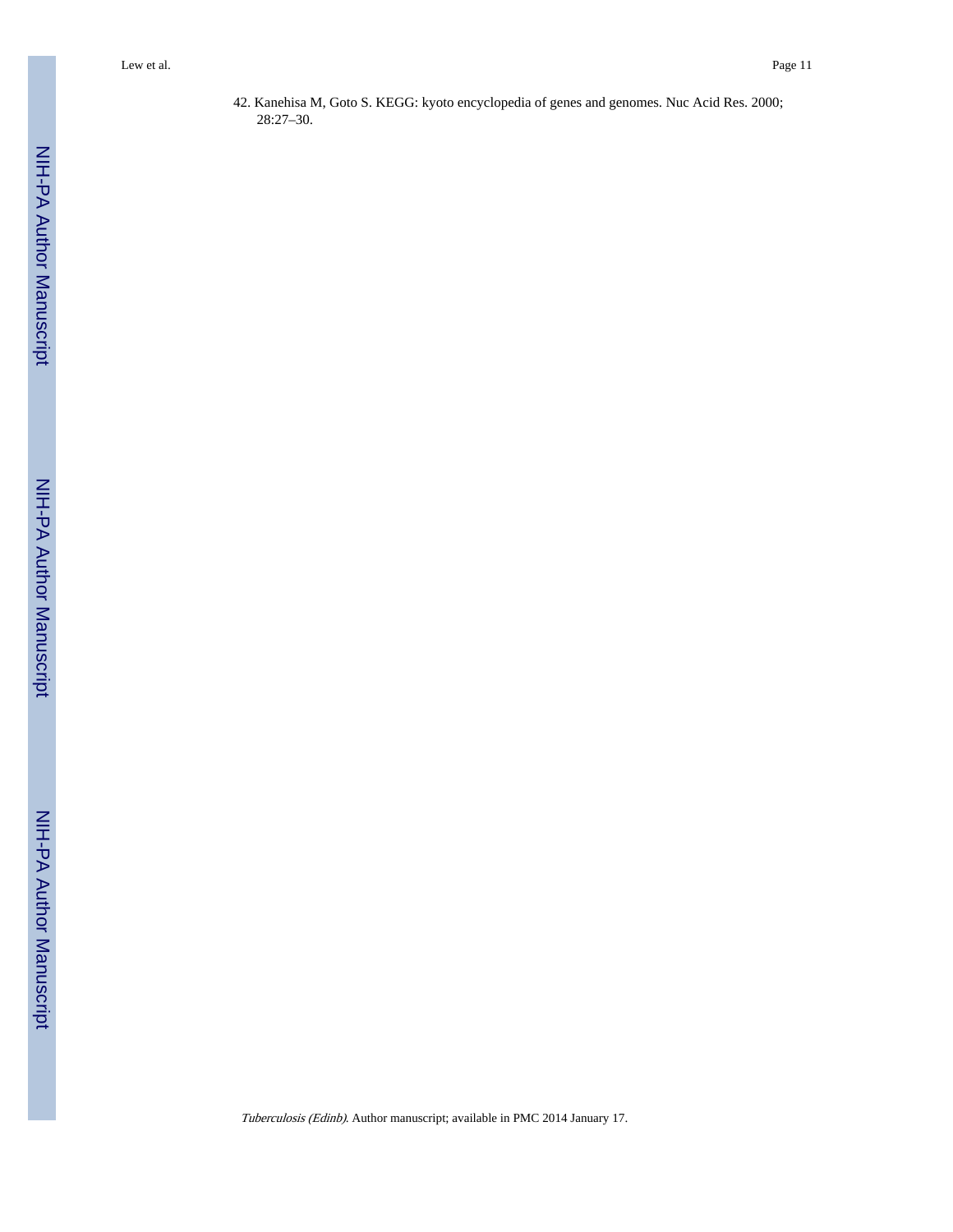Lew et al. Page 12



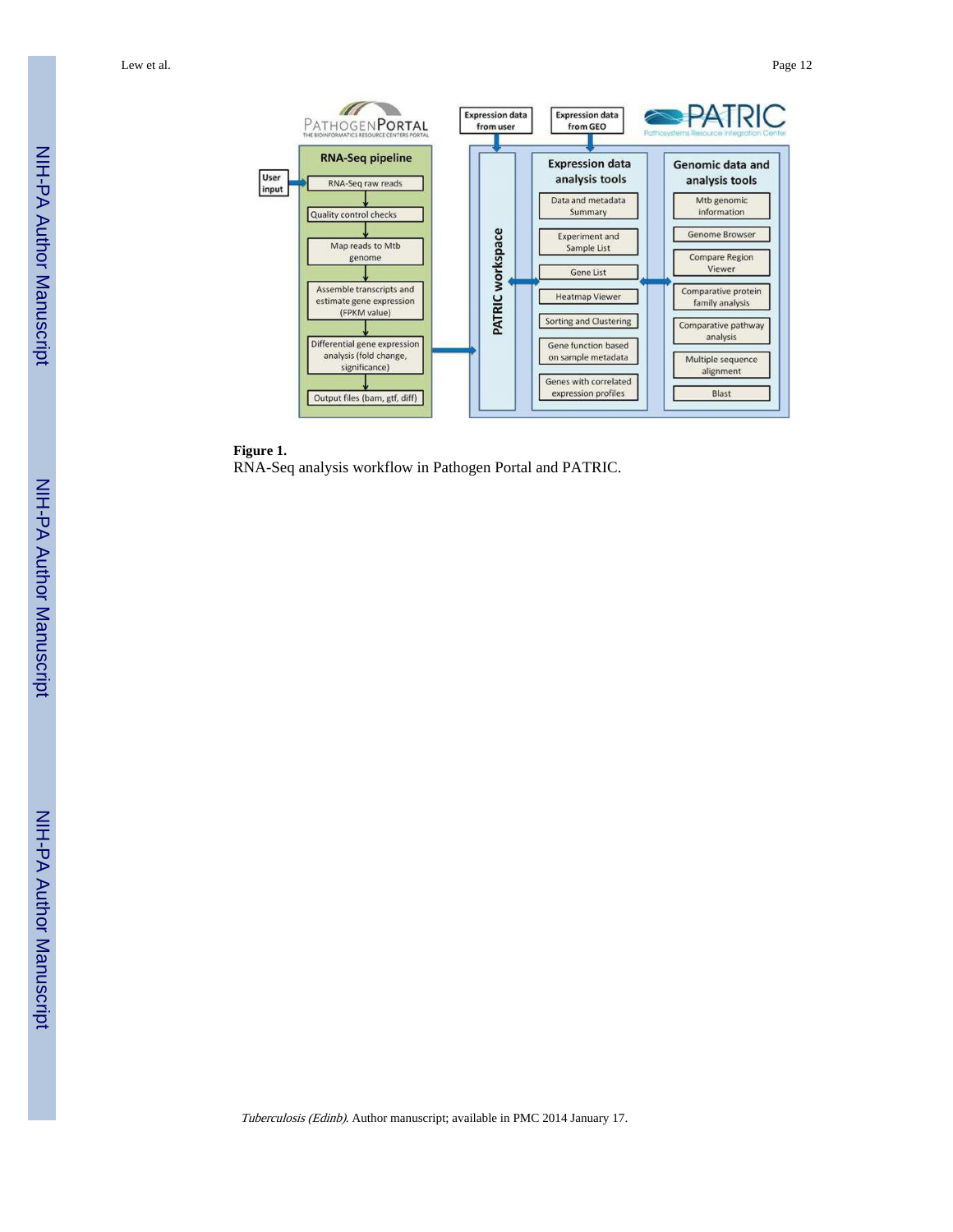## **Table 1**

Distribution of genes across functional categories (TubercuList version R25)

| <b>Functional Category</b> |                                         | Gene number | <b>Change from R20</b> |
|----------------------------|-----------------------------------------|-------------|------------------------|
| $\theta$                   | Virulence, detoxification, adaptations  | 238         | 10                     |
| 1                          | Lipid metabolism                        | 272         | 25                     |
| 2                          | Information pathways                    | 242         | 1                      |
| 3                          | Cell wall and cell processes            | 773         |                        |
| $\overline{4}$             | Stable RNAs                             | 73          | 2                      |
| 5                          | Insertion sequences and phages          | 147         |                        |
| 6                          | PE/PPE                                  | 168         |                        |
| 7                          | Intermediary metabolism and respiration | 936         | 13                     |
| 8                          | Unknown                                 | 16          |                        |
| 9                          | Regulatory proteins                     | 198         | 3                      |
| 10                         | Conserved hypothetical proteins         | 1032        | -49                    |